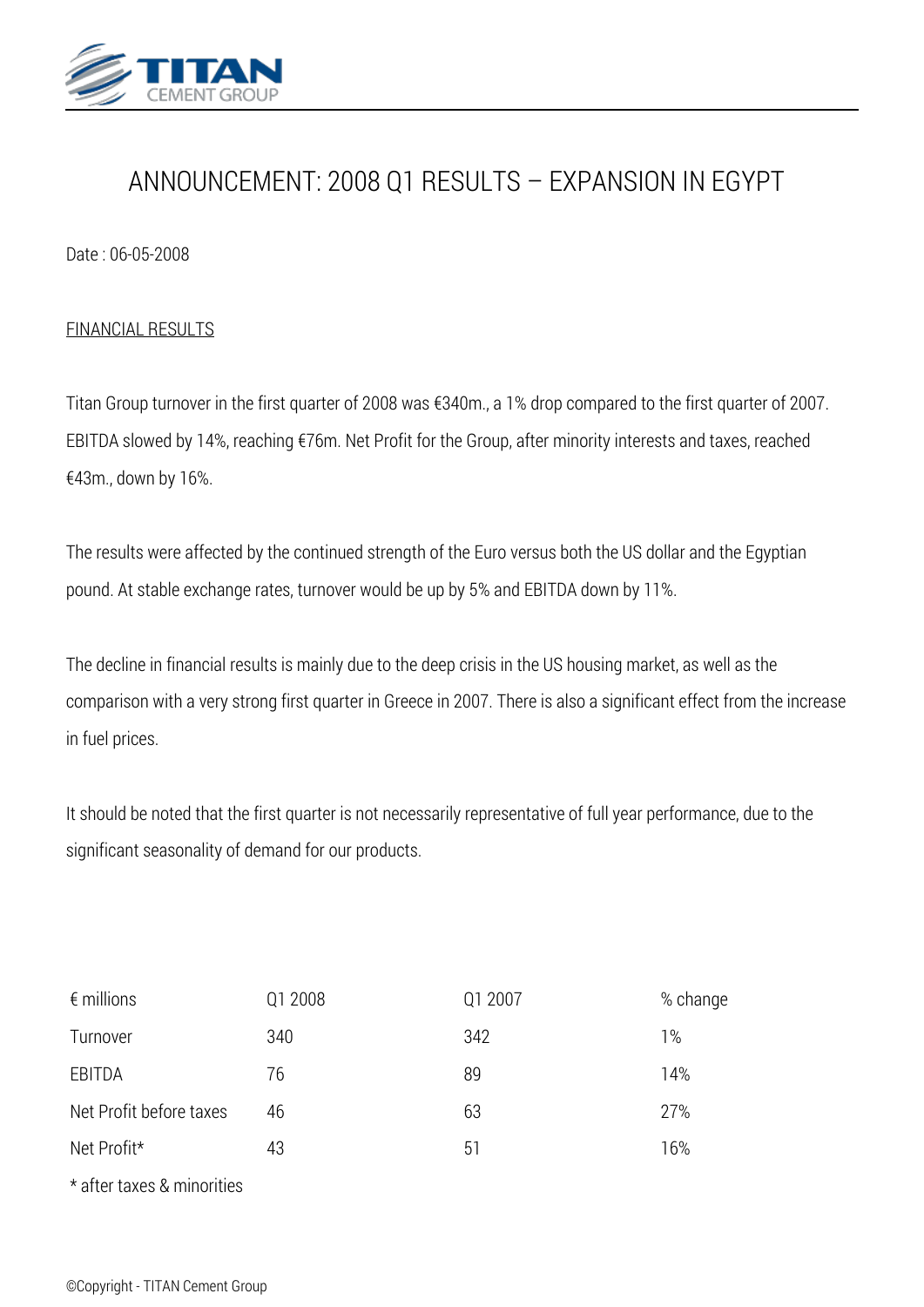

In Greece, demand for building materials slowed compared to the historic highs of the first quarter of 2007, while *fuel and electricity costs rose significantly. EBITDA dropped by 20%, compared to last year's first quarter.*

*The planned allocation of CO2 emission rights to the cement industry for the period 2008-12, announced by the Hellenic Ministry of the Environment, Physical Planning and Public Works on 25/2/2008, will likely lead to a curtailment of production for two companies, while offering rights well-above production requirements to a third. Such an uneven allocation of emission rights creates the reasonable expectation that the pertinent authorities will re-examine the issue.*

*In the USA the housing market slump continued to depress demand for building materials. In addition, our Pennsuco quarry in Florida continues to operate in a limited area on a provisional permit, in anticipation of the completion of the Supplementary Environmental Impact Assessment by the Army Corps of Engineers, which is now expected on the 31st of July 2008. In this difficult context, our effort to reduce costs and focus on the customer, limited the drop in EBITDA to 16% in US\$ terms (or 27% in Euro terms).*

*In South Eastern Europe, both volumes and prices were up, compensating for the increased energy costs and allowing for an EBITDA increase of 10%.*

*In Egypt, despite the significant increase in domestic cement demand, higher energy costs and capacity constraints limited EBITDA growth to 14% in local currency terms (or 1% in Euro terms)*

## *EXPANSION OF OPERATIONS*

*The Group continued to focus on expanding of its activities and modernizing its facilities, investing in the first quarter a total of €37m. The most important projects under way are the construction of a new cement plant in Albania of 1.5m MT capacity and the addition of a new production line in Egypt, also of 1.5m MT capacity. Group debt remained essentially unchanged at €565m.*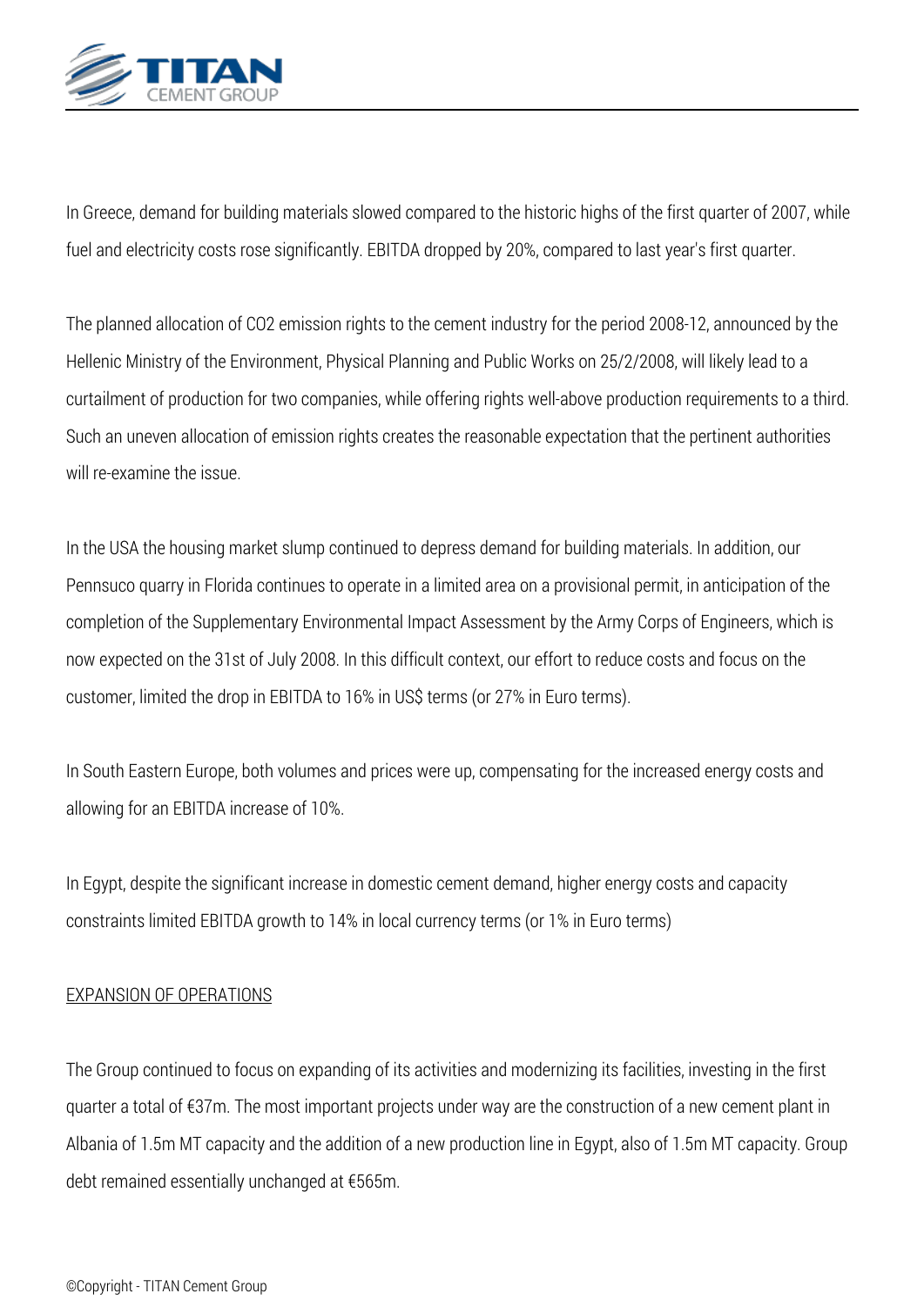

*On April 18 2008, the Group concluded the acquisition of 50% of Adocim Cimento Beton Sanayi ve Ticaret A.S. in Turkey for €85m. The capacity of Adocim stands at 1.5m MT per annum.*

*Today, Titan acquired Lafarge's 50% stake in the Lafarge-Titan Egyptian Investments joint venture for €330 million, on an enterprise value basis.*

*The joint venture consists of 2 cement plants in Egypt, Alexandria Cement Company and Beni Suef Cement Co., with combined cement production capacity of 3.3 million tons and EBITDA, in 2007, of €66 million.*

*A second 1.5 million-ton production line is under construction in Beni Suef, with completion expected by the end of 2009. Including debottlenecking opportunities, this will lift capacity to 5 million tons in 2010, helping meet growing cement demand in Egypt.*

*These acquisitions strengthen our presence in developing countries characterised by positive economic and demographic prospects.*

#### *2008 OUTLOOK*

*Recent international economic developments have led most analysts to revise short term growth prospects down, especially for developed markets.*

*Demand for building materials is expected to slow in the Group's two most important markets. In Greece, there are indications of a further slowdown in residential construction, which will be only partially mitigated by the increased demand from the infrastructure and commercial segments. In the USA, the housing market crisis will lead to continued depressed demand for building materials.*

*In contrast, demand prospects in South Eastern Europe and Egypt appear positive. In addition, recent acquisitions in Turkey and Egypt will positively impact the Group's results from the second quarter of 2008 onwards.*

#### *PARENT COMPANY TITAN S.A.*

#### *©Copyright - TITAN Cement Group*